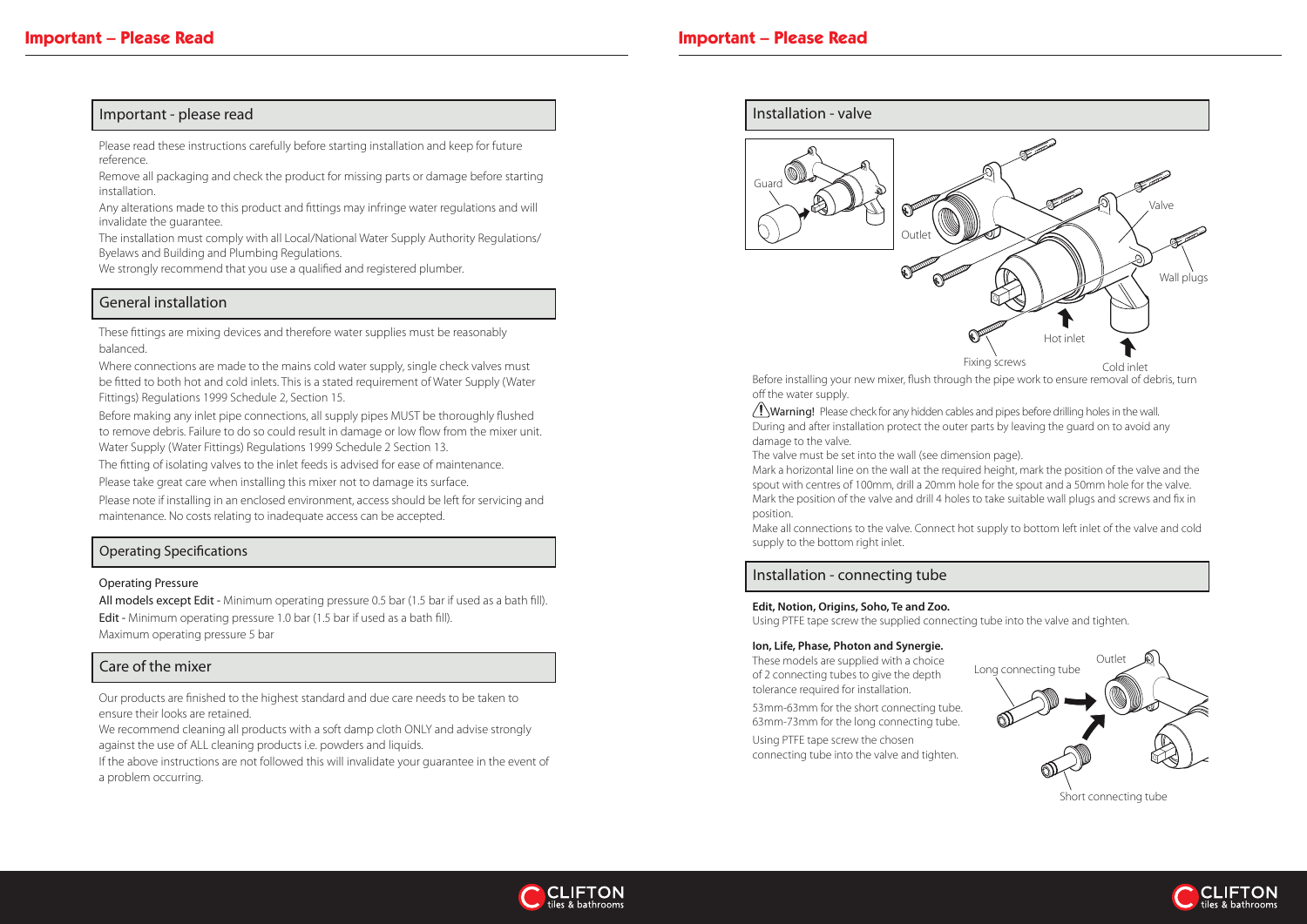Remove the backing paper from the seal on the back of the cover. Slide the cover over the valve, push onto the wall until it makes contact. Carefully slide the control handle onto the valve and secure in position with the grub screw within the handle using the hexagonal key supplied, replace the screw cover. Push the spout over the connecting tube, secure using the grub screws on the underside. Apply a small bead of silicone around the plate to seal against the tile.

## Notion installation



Carefully slide the control handle onto the valve and secure in position with the grub screw within the handle using the hexagonal key supplied, replace the screw cover.

> Remove the backing paper from the seal on the back of the cover. Slide the cover over the valve, push onto the wall until it makes contact. Carefully slide the control handle onto the valve and secure in position with the grub screw within the handle using the hexagonal key supplied, replace the screw cover. Push the spout over the connecting tube, secure using the grub screws on the underside. Apply a small bead of silicone around the plate to seal against the tile.









- 
- 
- 



Remove the backing paper from the seal on the back of the cover. Slide the cover over the valve, push onto the wall until it makes contact.



Push the spout over the connecting tube, secure using the grub screw on the underside. Apply a small bead of silicone around the plate to seal against the tile.

## Ion installation

Remove the backing paper from the seal on the back of the cover. Slide the cover over the valve, push onto the wall until it makes contact.

Carefully slide the control handle onto the valve and secure in position with the grub screw within the handle using the hexagonal key supplied, replace the screw cover. Push the spout over the connecting tube, secure using the grub screws on the underside.

Apply a small bead of silicone around the plate to seal against the tile.

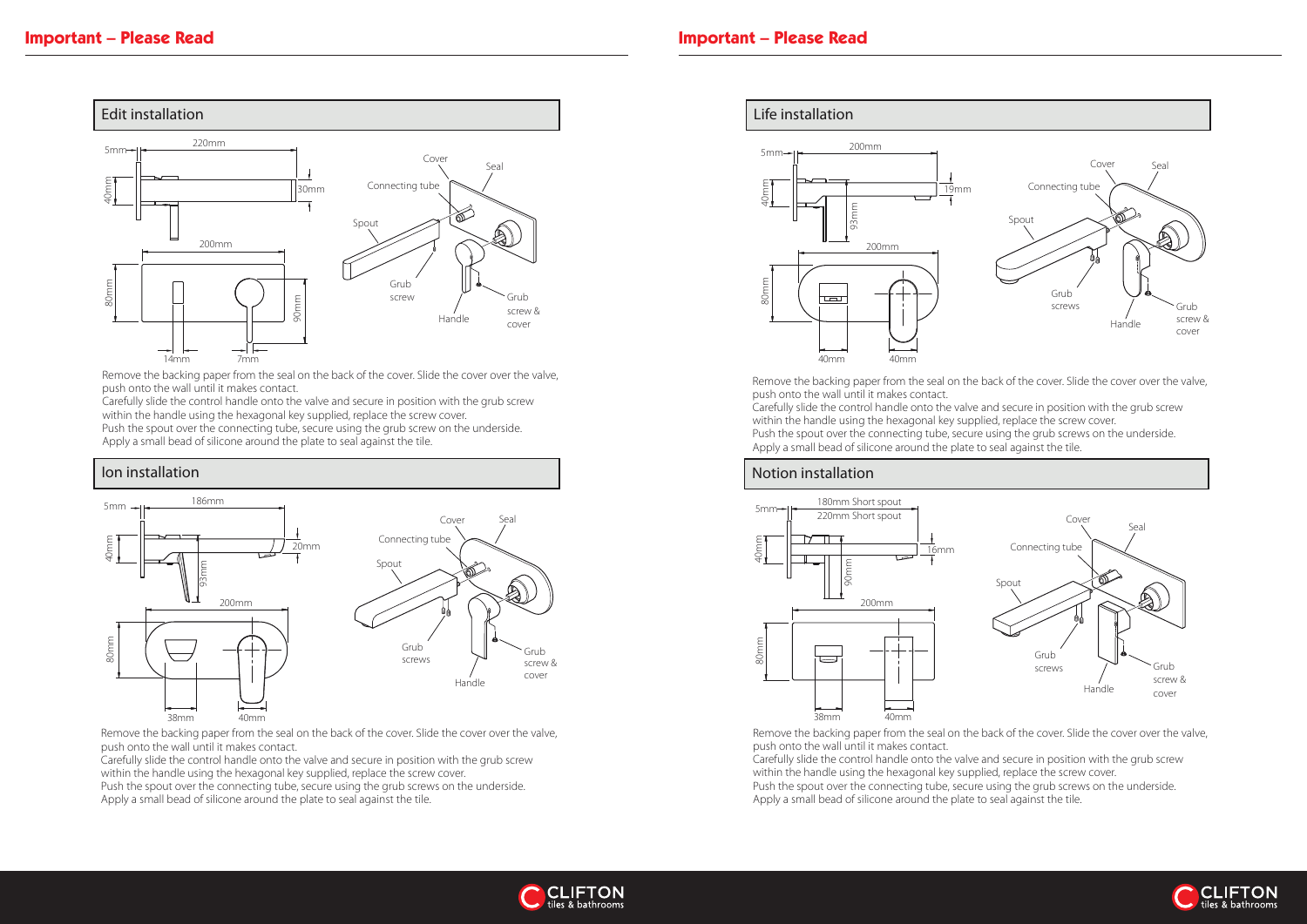Remove the backing paper from the seal on the back of the cover. Slide the cover over the valve, push onto the wall until it makes contact. Carefully slide the control handle onto the valve and secure in position with the grub screw within the handle using the hexagonal key supplied, replace the screw cover. Push the spout over the connecting tube, secure using the grub screws on the underside. Apply a small bead of silicone around the plate to seal against the tile.



Slide the cover over the valve, push onto the wall until it makes contact. Carefully slide the control handle onto the valve and secure in position with the grub screw within the handle using the hexagonal key supplied, replace the screw cover. Slide the cover over the connecting tube, Push the spout over the connecting tube, secure using the grub screws on the underside.



Remove the backing paper from the seal on the back of the cover. Slide the cover over the valve, push onto the wall until it makes contact.

Apply a small bead of silicone around the plate to seal against the tile.



- 
- 





Slide the cover over the valve, push onto the wall until it makes contact. Carefully slide the control handle onto the valve and secure in position with the grub screw under the handle using the hexagonal key supplied, screw the lever onto the handle. Screw the spout into the cover. Push the spout over the connecting tube, secure using the grub screws on the underside.

Apply a small bead of silicone around the plate to seal against the tile.

## Phase installation



Carefully slide the control handle onto the valve and secure in position with the grub screw within the handle using the hexagonal key supplied, replace the screw cover. Push the spout over the connecting tube, secure using the grub screws on the underside.

Apply a small bead of silicone around the plate to seal against the tile.

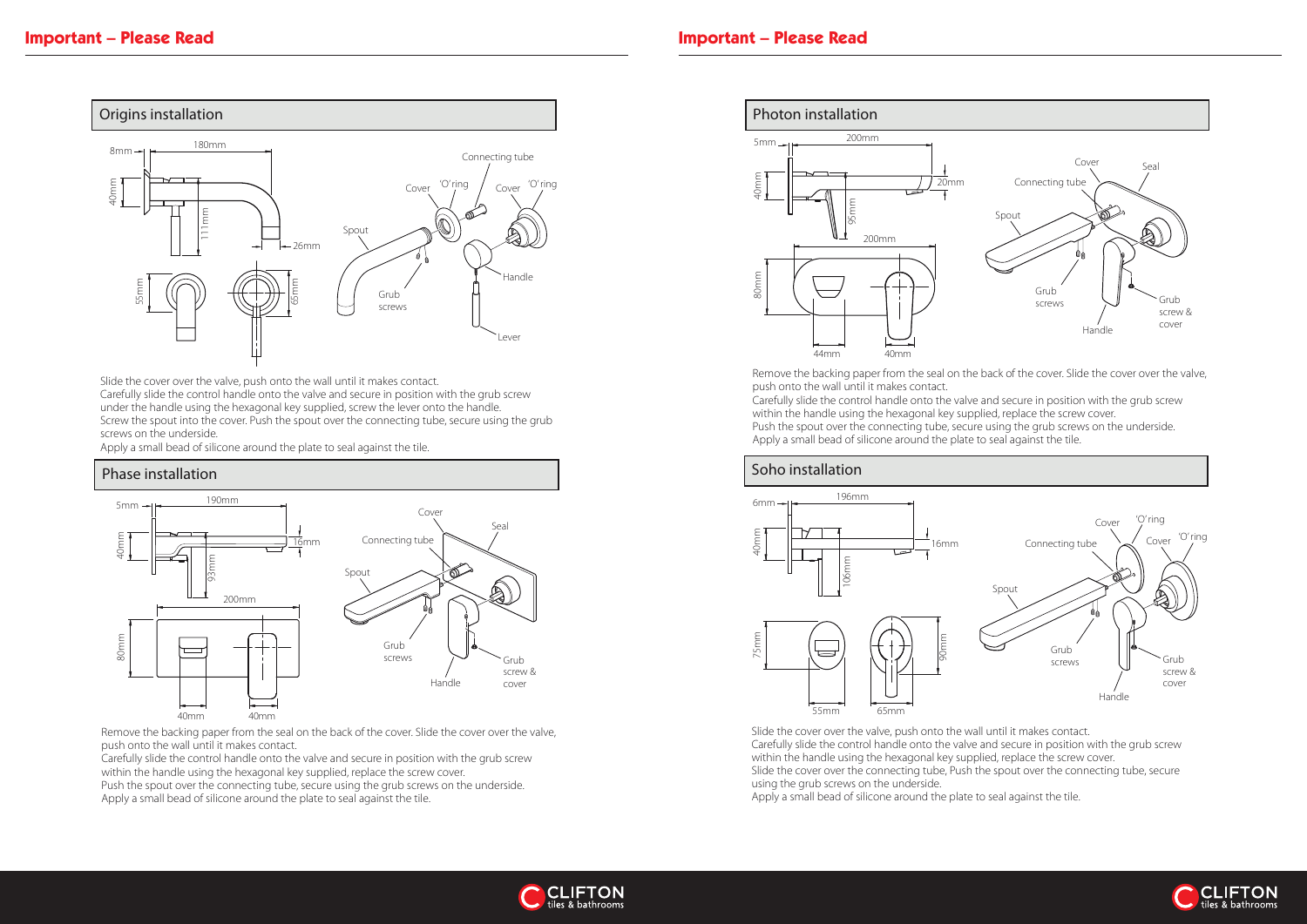# Zoo installation



valve body and adjust the spout to the correct position for when the cover is slid on. Remove the backing paper from the seal on the back of the cover. Apply the supplied lubricant to the slot in the cover. Slide the cover over the valve, push onto the wall until it makes contact. Carefully slide the control handle onto the valve and secure in position with the grub screw within the handle using the hexagonal key supplied, replace the screw cover. Apply a small bead of silicone around the plate to seal against the tile.



Slide the cover over the valve, push onto the wall until it makes contact. Carefully slide the control handle onto the valve and secure in position with the grub screw within the handle using the hexagonal key supplied, replace the screw cover. Screw the spout into the cover. Push the spout over the connecting tube, secure using the grub screws on the underside.

Apply a small bead of silicone around the plate to seal against the tile.





Remove the backing paper from the seal on the back of the cover. Slide the cover over the valve, push onto the wall until it makes contact.

Carefully slide the control handle onto the valve and secure in position with the grub screw within the handle using the hexagonal key supplied, replace the screw cover. Push the spout over the connecting tube, secure using the grub screws on the underside.

Apply a small bead of silicone around the plate to seal against the tile.



# Te installation

Remove the backing paper from the seal on the back of the cover. Slide the cover over the valve, push onto the wall until it makes contact.

Carefully slide the control handle onto the valve and secure in position with the grub screw within the handle using the hexagonal key supplied, replace the screw cover. Push the spout over the connecting tube, secure using the grub screws on the underside. Apply a small bead of silicone around the plate to seal against the tile.